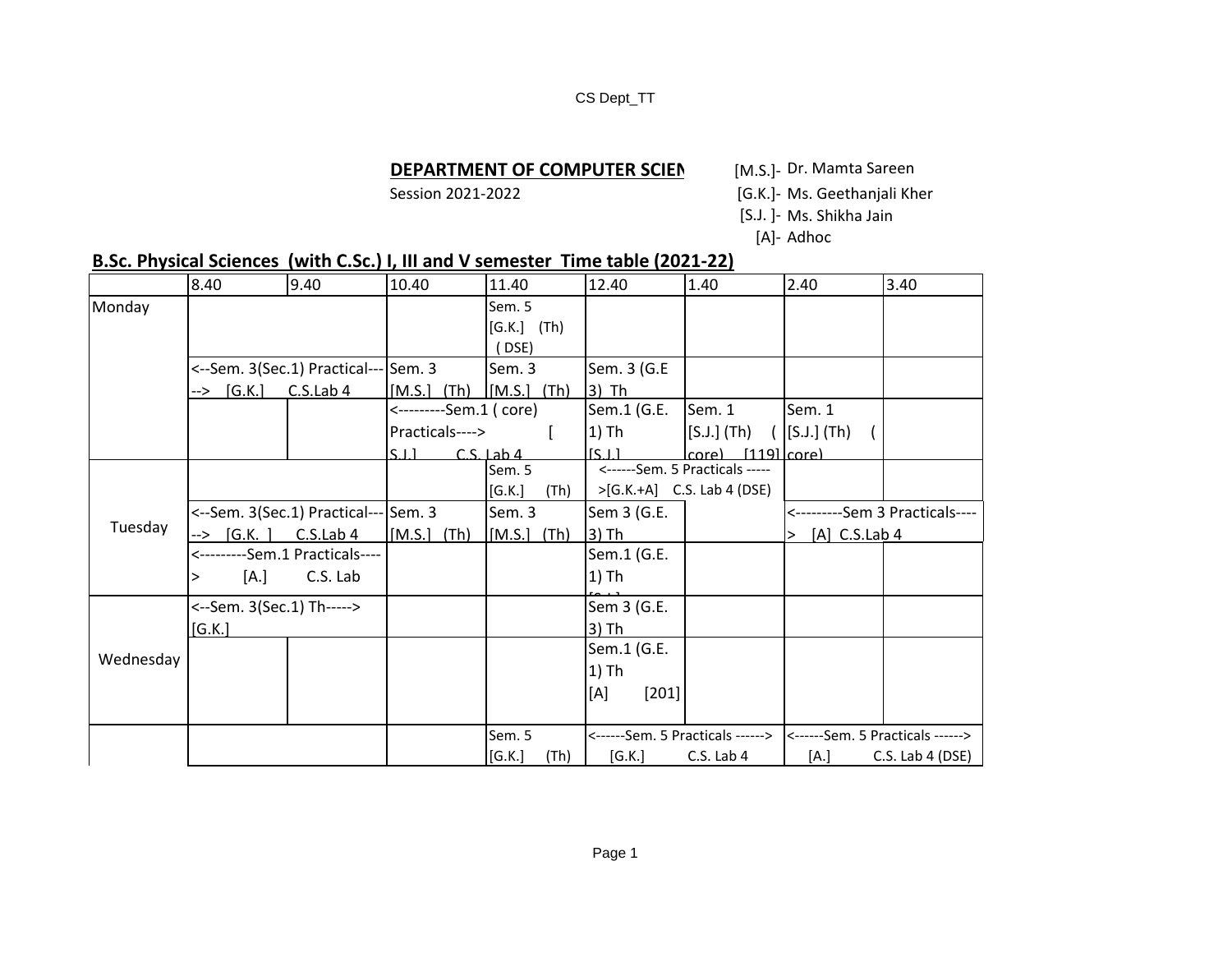## CS Dept\_TT

| Thursday | <---------Sem 3 Practicals----  |            |                        |                                                            | Sem 3 (G.E3)                              |           |                 |  |
|----------|---------------------------------|------------|------------------------|------------------------------------------------------------|-------------------------------------------|-----------|-----------------|--|
|          | $[M.S.]$ C.S.Lab 4              |            |                        |                                                            | [M.S.]<br>Th                              |           |                 |  |
|          |                                 |            | <---------Sem.1 (core) |                                                            | Sem.1 (G.E.                               |           |                 |  |
|          |                                 |            | Practicals---->        |                                                            | $1)$ Th                                   |           |                 |  |
|          | Sem. 5                          |            |                        | <------Sem.5(Sec 3) Practicals -                           |                                           |           |                 |  |
| Friday   | (Th)<br>[G.K.]                  |            | [A.]<br>----->         | C.S. Lab 4                                                 |                                           |           |                 |  |
|          | <---------Sem 3 Practicals----  |            |                        |                                                            | <----Sem. 3(G.E. 3)                       |           |                 |  |
|          | [M.S.] $C.S.Lab 4$              |            |                        |                                                            | Practicals---->                           |           |                 |  |
|          |                                 |            |                        |                                                            | $IMS + GKI$                               |           |                 |  |
|          |                                 |            | Sem. 1                 | Sem. 1                                                     | <--Sem. 1 (G.E. 1) Practicals----> [S.J.] |           |                 |  |
|          |                                 |            | [S.J.] (Th) (          | $[$ S.J. $]$ $(Th)$                                        |                                           |           | $C.S.$ Lab $1$  |  |
|          |                                 |            | core)                  | core)                                                      |                                           |           |                 |  |
|          |                                 |            |                        | <--Sem. 5(Sec.3) Practical---   <--Sem. 5(Sec.3) (Th)----> |                                           |           |                 |  |
|          |                                 |            | $\rightarrow$ [S.J.]   | C.S.Lab 4                                                  | [S,J.]                                    | C.S.Lab 4 |                 |  |
| Saturday | <----------Sem.1 Practicals---- |            |                        |                                                            |                                           |           |                 |  |
|          | [A.I                            | C.S. Lab 4 |                        |                                                            | ---->                                     | [A.I      | $[A]$ C.S.Lab 4 |  |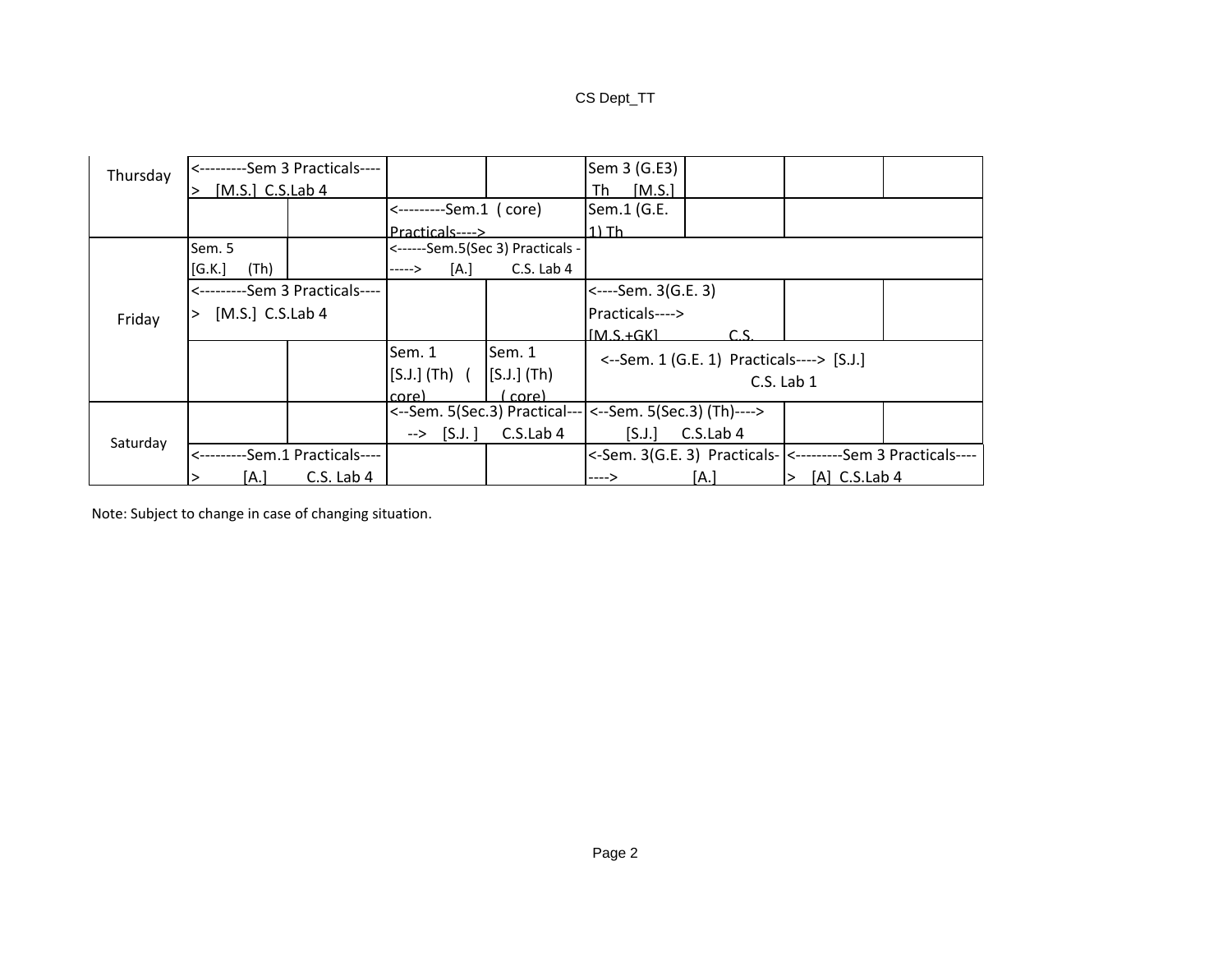#### MS

# **DEPARTMENT OF COMPUTER SCIEN**<br>Session 2020-2021

| DEPARTMENT OF COMPUTER SCIEN                                                    | [M.S.]- <sub>Dr.</sub> Mamta Sareen       |
|---------------------------------------------------------------------------------|-------------------------------------------|
| Session 2020-2021                                                               | [G.K.]- Ms. Geethaniali Kher              |
|                                                                                 | [S.J. ]- Ms. Shikha Jain<br>$[A]$ - Adhoc |
| B.Sc. Physical Sciences (with C.Sc.) I, III and V semester Time table (2021-22) | 06.08.2020                                |

|           | 8.40 | 9.40                           | 10.40         | 11.40            | 12.40               | 1.40         | 2.40 | 3.40 |
|-----------|------|--------------------------------|---------------|------------------|---------------------|--------------|------|------|
| Monday    |      |                                | Sem. 3        | Sem. 3           | Sem. 3 (G.E         |              |      |      |
|           |      |                                | $[M.S.]$ (Th) | $[M.S.]$ (Th)    | $3)$ Th             |              |      |      |
| Tuesday   |      |                                | Sem. 3        | Sem. 3           | Sem 3 (G.E.         |              |      |      |
|           |      |                                | $[M.S.]$ (Th) | $[MA.S.]$ $(Th)$ | $3)$ Th             |              |      |      |
| Wednesday |      |                                |               |                  | Sem 3 (G.E.         |              |      |      |
|           |      |                                |               |                  | 3) Th               |              |      |      |
| Thursday  |      | <---------Sem 3 Practicals---- |               |                  | Sem 3 (G.E3)        |              |      |      |
|           | >    | $[M.S.]$ C.S.Lab 4             |               |                  | Th<br>[M.S.]        |              |      |      |
| Friday    |      | <---------Sem 3 Practicals---- |               |                  | <----Sem. 3(G.E. 3) |              |      |      |
|           | >    | $[M.S.]$ C.S.Lab 4             |               |                  | Practicals---->     |              |      |      |
|           |      |                                |               |                  | [M.S.]              | $C.S.$ Lab-4 |      |      |
| Saturday  |      |                                |               |                  |                     |              |      |      |
|           |      |                                |               |                  |                     |              |      |      |
|           |      |                                |               |                  |                     |              |      |      |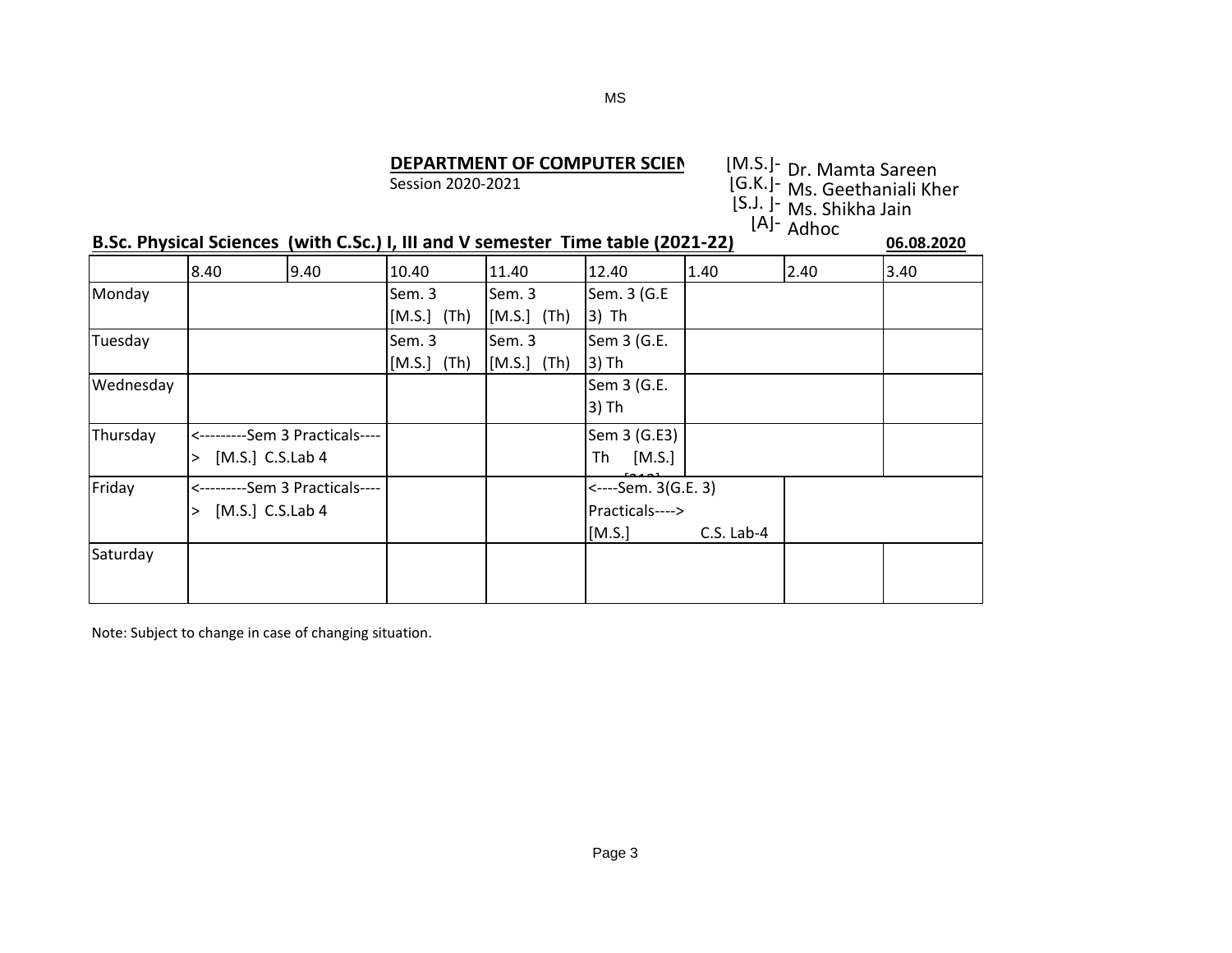[M.S.]<sup>-</sup> Dr. Mamta Sareen<br>[G.K.]- Ms. Geethaniali Kher<br>[S.J. ]- Ms. Shikha Iain [A]- Adhoc

|  |  |  | B.Sc. Physical Sciences (with C.Sc.) I, III and V semester Time table (2021-22) |
|--|--|--|---------------------------------------------------------------------------------|
|--|--|--|---------------------------------------------------------------------------------|

|           | 8.40                      | 9.40                          | 10.4 11.40    |      | 12.40  | 1.40                             | 2.40 | 3.40 |
|-----------|---------------------------|-------------------------------|---------------|------|--------|----------------------------------|------|------|
| Monday    |                           | <--Sem. 3(Sec.1) Practical--- | Sem. 5        |      |        |                                  |      |      |
|           | $-$ > [G.K.] C.S.Lab 4    |                               | $[G.K.]$ (Th) |      |        |                                  |      |      |
|           |                           |                               | (DSE)         |      |        |                                  |      |      |
| Tuesday   |                           | <--Sem. 3(Sec.1) Practical--- | Sem. 5        |      |        | <------Sem. 5 Practicals ------> |      |      |
|           | $-$ > $[G.K. ]$ C.S.Lab 4 |                               | [G.K.]        | (Th) | [G.K.] | C.S. Lab 4                       |      |      |
| Wednesday | <--Sem. 3(Sec.1) Th-----> |                               |               |      |        |                                  |      |      |
|           | [G.K.]                    |                               |               |      |        |                                  |      |      |
| Thursday  |                           |                               | Sem. 5        |      |        | <------Sem. 5 Practicals ------> |      |      |
|           |                           |                               | [G.K.]        | (Th) | [G.K.] | C.S. Lab 4                       |      |      |
|           |                           |                               | (DSF)         |      | (DSF)  |                                  |      |      |
| Friday    | Sem. 5                    |                               |               |      |        |                                  |      |      |
|           | [G.K.]<br>(Th)            |                               |               |      |        |                                  |      |      |
| Saturday  |                           |                               |               |      |        |                                  |      |      |
|           |                           |                               |               |      |        |                                  |      |      |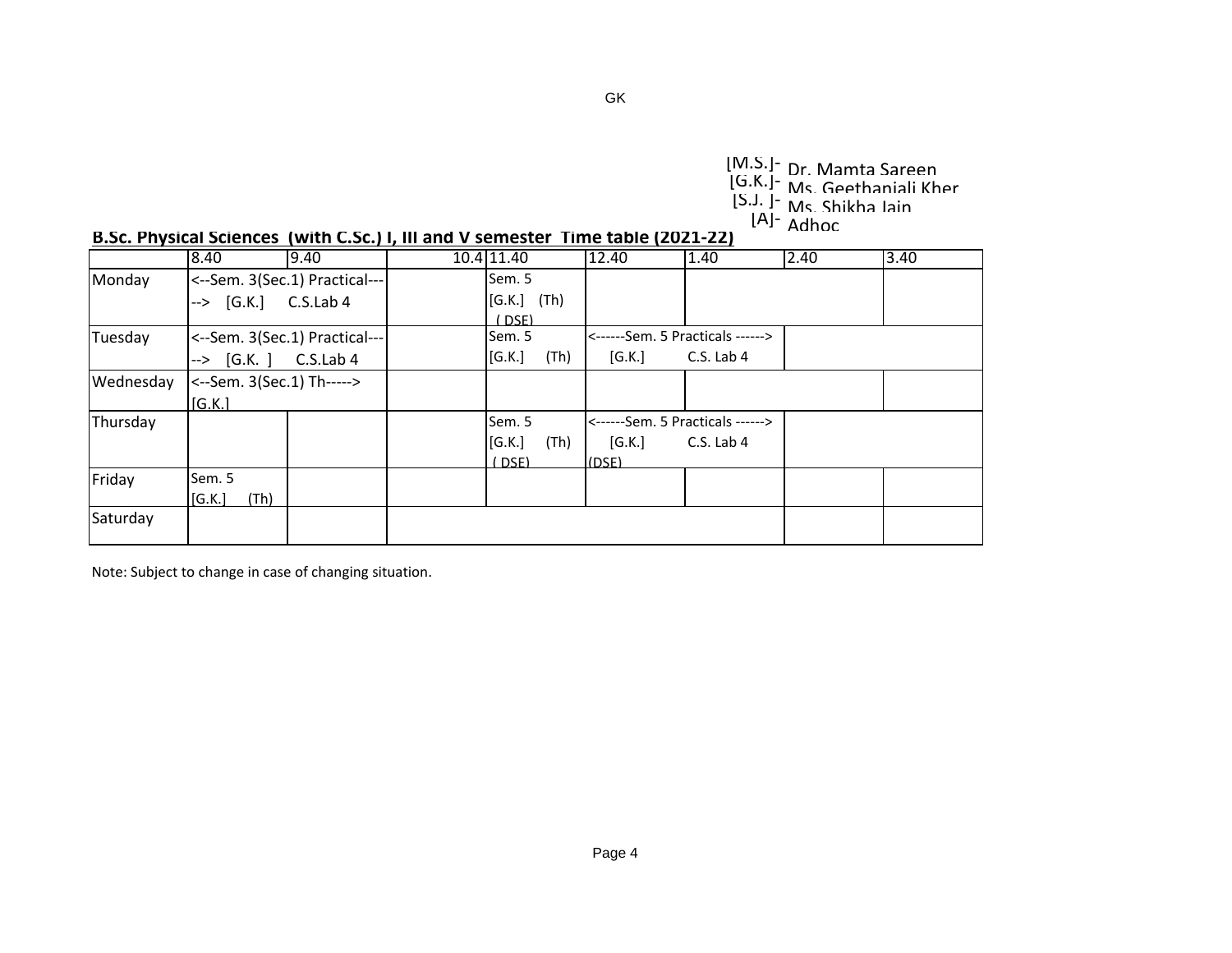# **DEPARTMENT OF COMPUTER SCIEN** [M.S.]- Dr. Mamta Sareen

Session 2020-2021 [G.K.]- Ms. Geethanjali Kher

[S.J. ]- Ms. Shikha Jain

[A]- Adhoc

|           |      |      | B.Sc. Physical Sciences (with C.Sc.) I, III and V semester Time table (2021-22) |                |                                                      |               |                 |      |  |  |
|-----------|------|------|---------------------------------------------------------------------------------|----------------|------------------------------------------------------|---------------|-----------------|------|--|--|
|           | 8.40 | 9.40 | 10.40                                                                           | 11.40          | 12.40                                                | 1.40          | 2.40            | 3.40 |  |  |
| Monday    |      |      | <---------Sem.1 ( core)                                                         |                | Sem.1 (G.E.                                          | Sem. 1        | Sem. 1          |      |  |  |
|           |      |      | Practicals---->                                                                 |                | $1)$ Th                                              | $[S.J.]$ (Th) | $[S.J.]$ (Th)   |      |  |  |
|           |      |      | $\sim$ 1 1                                                                      | $CS$ lab 4     | IS LI                                                | core)         | $[119]$ $core)$ |      |  |  |
| Tuesday   |      |      |                                                                                 |                | Sem.1 (G.E.                                          |               |                 |      |  |  |
|           |      |      |                                                                                 |                | 1) Th                                                |               |                 |      |  |  |
|           |      |      |                                                                                 |                | [S.J.]                                               |               |                 |      |  |  |
|           |      |      |                                                                                 |                | $[201]$                                              |               |                 |      |  |  |
| Wednesday |      |      |                                                                                 |                |                                                      |               |                 |      |  |  |
| Thursday  |      |      | <---------Sem.1 (core)                                                          |                | Sem.1 (G.E.                                          |               |                 |      |  |  |
|           |      |      | Practicals---->                                                                 |                | $1)$ Th                                              |               |                 |      |  |  |
| Friday    |      |      | Sem. 1                                                                          | Sem. 1         | <--Sem. 1 (G.E. 1) Practicals----> [S.J.]            |               |                 |      |  |  |
|           |      |      | $[S.J.]$ (Th)                                                                   | $[$ [S.J.](Th) | C.S. Lab 1                                           |               |                 |      |  |  |
| Saturday  |      |      |                                                                                 |                | <--Sem. 5(Sec.3) Practical-----> [S.J.]<br>C.S.Lab 4 |               |                 |      |  |  |